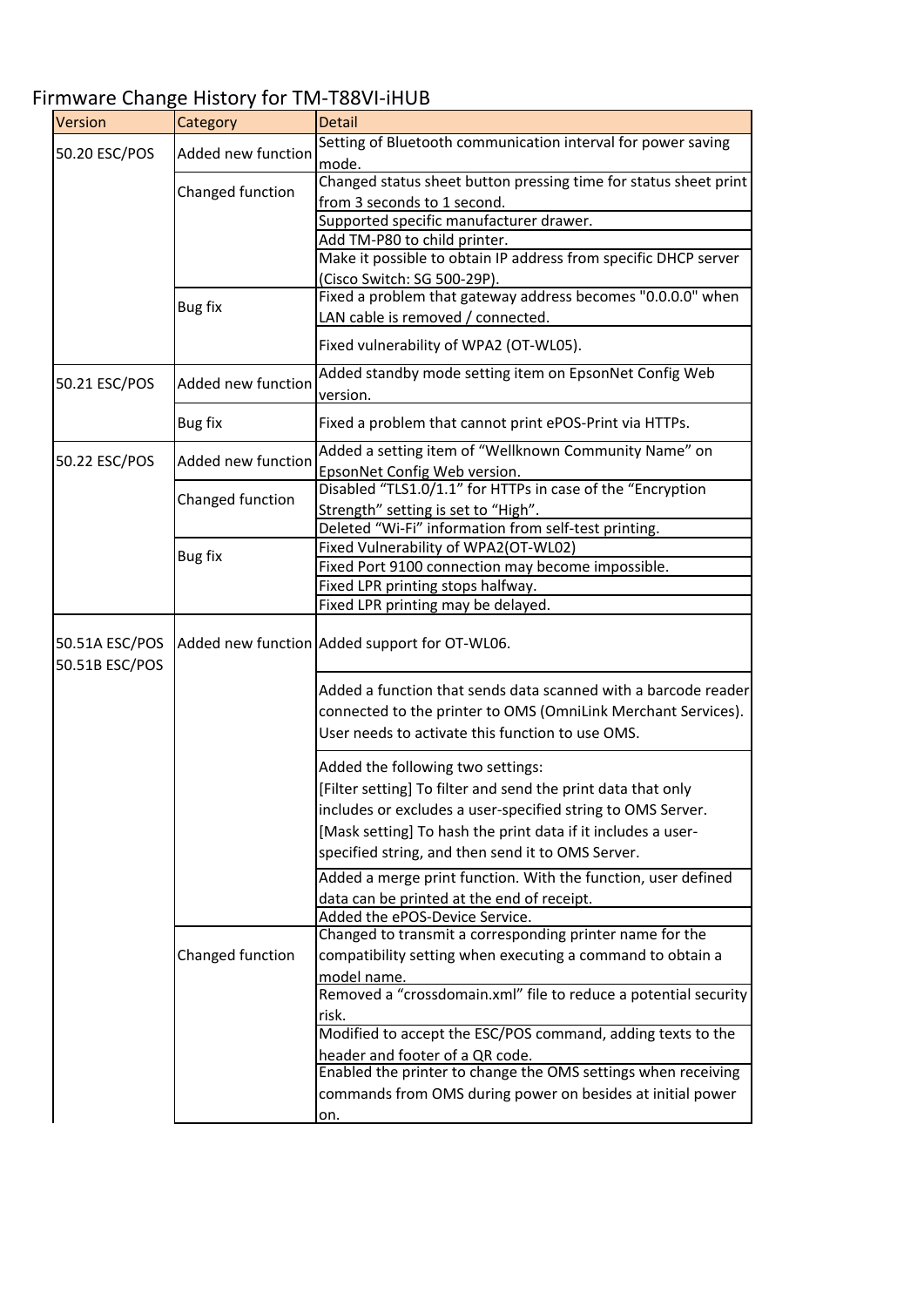|                                  |                  | Fixed a bug that the printer error may occur after a specific                                                                |
|----------------------------------|------------------|------------------------------------------------------------------------------------------------------------------------------|
| 50.51A ESC/POS<br>50.51B ESC/POS | Bug fix          | Android device which is connected via USB restarted.                                                                         |
|                                  |                  | Fixed a bug that the printer may not respond when repeatedly                                                                 |
|                                  |                  | switching to/from the information acquisition mode.                                                                          |
|                                  |                  | In the server direct printing, fixed a bug that the printer does                                                             |
|                                  |                  | not recognize the version of "PrintRequestInfo" that the server                                                              |
|                                  |                  | specifies.<br>Fixed a bug that a watchdog timer error may occur when the                                                     |
|                                  |                  | printer repeatedly enters/leaves the power saving mode.                                                                      |
|                                  |                  | Fixed a bug that the printer occasionally responded "Enable" to                                                              |
|                                  |                  | the host despite the USB flow control is disabled in the printer.                                                            |
|                                  |                  | Fixed a bug that the printer cannot communicate with a host PC                                                               |
|                                  |                  | via USB if the following steps are executed repeatedly using the                                                             |
|                                  |                  | OPOS tool:                                                                                                                   |
|                                  |                  |                                                                                                                              |
|                                  |                  | 1. Print multiple lines.                                                                                                     |
|                                  |                  | 2. Send process ID.                                                                                                          |
|                                  |                  | 3. Perform the auto cut.                                                                                                     |
|                                  |                  | Fixed a bug that a debugging error occurs if the printing and                                                                |
|                                  |                  | cutting operations are repeated in the Ethernet specification.<br>Fixed a bug that ePOS-Device returns not "open_device" but |
|                                  |                  | "close_device", when an application sends "close_device" then                                                                |
|                                  |                  | "open device" in one content.                                                                                                |
| 50.52A ESC/POS<br>50.52B ESC/POS |                  | Added new function Added functions to support German Fiscal.                                                                 |
| 50.53A ESC/POS<br>50.53B ESC/POS | Changed function | Updated the TSE control library to Ver. 5.5.3 (the new version)                                                              |
|                                  | <b>Bug fix</b>   | Fixed a bug that OMS server cannot decode a QR code due to                                                                   |
|                                  |                  | the receipt ID that is sent to the server is incorrect.                                                                      |
|                                  |                  | Fixed a bug that cannot be deleted the contents print settings.                                                              |
| 50.54A ESC/POS<br>50.54B ESC/POS | Changed function | Supported OT-WL06 in certain regions.                                                                                        |
|                                  |                  | Changed default password for WebConfig access from "epson"                                                                   |
|                                  |                  | to the serial number of the printer to comply with the                                                                       |
|                                  |                  | regulations (Chapter 886) in California, U.S.                                                                                |
|                                  |                  | Changed contents of the self-signed certificate to respond to                                                                |
|                                  |                  | changes in iOS13 specifications.                                                                                             |
|                                  |                  | Added "signature" and "serialNumber" parameters as an output                                                                 |
|                                  |                  | parameter of GetLastTransactionResponse.                                                                                     |
|                                  |                  | This affects only the German Fiscal function.                                                                                |
|                                  |                  | Fixed a problem that the position is shifted from the middle of                                                              |
|                                  | Bug fix          | the image with ePOS Print.                                                                                                   |
|                                  |                  | Fixed a bug that DEVICE_IN_USE is not resolved even if a client                                                              |
|                                  |                  | application sends a "disconnect" request to the printer.                                                                     |
|                                  |                  | Fixed a bug that the network response time slows down when a                                                                 |
|                                  |                  | large number of UDP packets are received at startup.                                                                         |
| 50.55A ESC/POS                   | Bug fix          | Fixed a bug that ERROR_IO or SIG_ERROR may be returned from                                                                  |
| 50.55B ESC/POS                   |                  | TSE. This affects only the German Fiscal function.                                                                           |
|                                  |                  | Fixed a bug that Device Data Notification cannot be used.                                                                    |
|                                  |                  | Fixed a bug that the Export function cannot be executed if TSE's                                                             |
|                                  |                  | certificate is expired. This affects only the German Fiscal                                                                  |
|                                  |                  | function.                                                                                                                    |